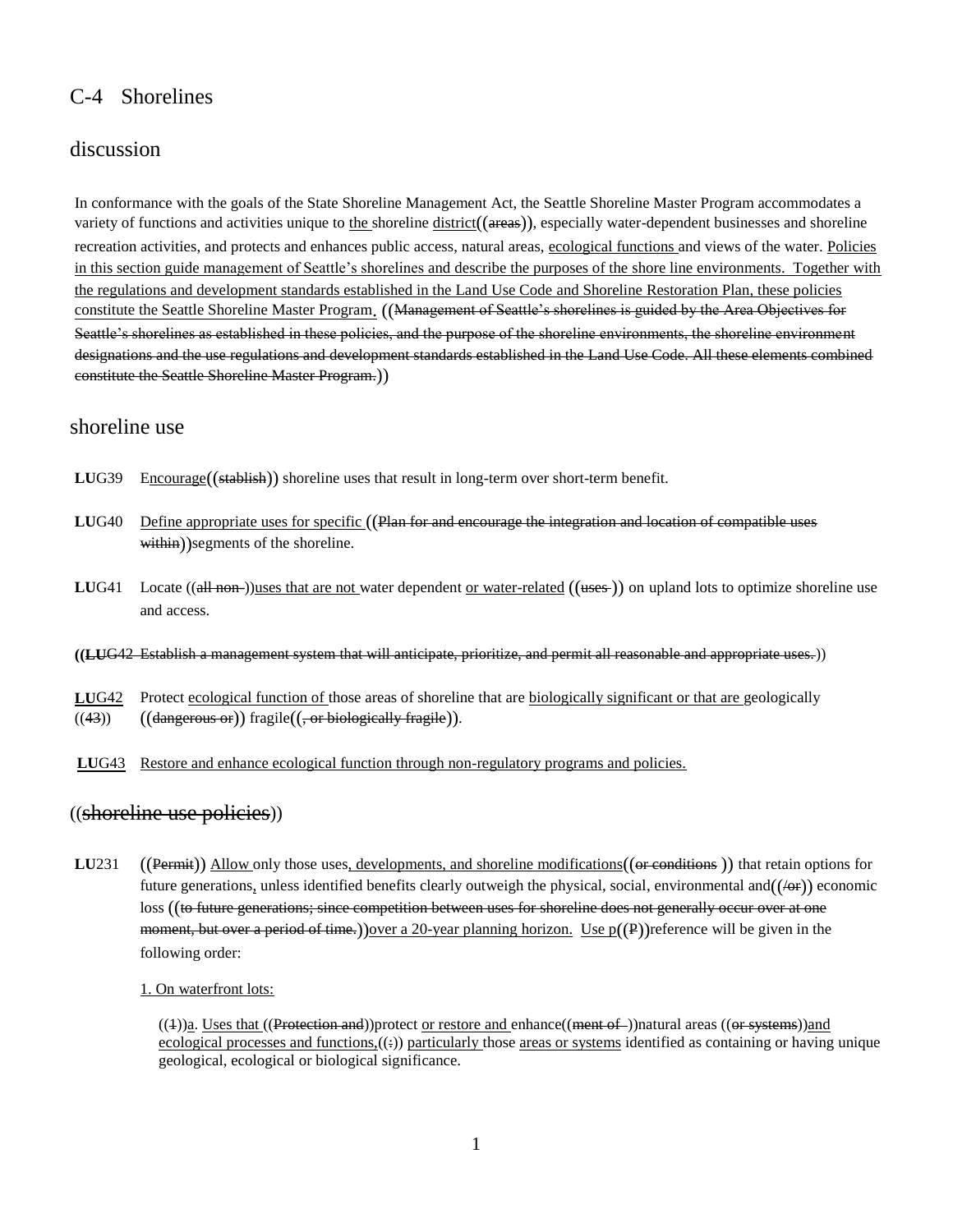$((2))$ <sub>b.</sub> Water-dependent uses $((\frac{1}{2}))$  - all uses that cannot exist in  $((a_{n} + b_{n})$  location other than waterfront and  $((a_{n} + b_{n})$ dependent))require location on the water by reason of the intrinsic nature of their operations. However, because of their historic role and legal recognition by the City, existing floating homes as of January 2011(moorage)) are designated as a water dependent use.((Such designation does not imply support for increase of floating home moorage.)) The intent of this policy is to recognize the existing floating home community in Lake Union and Portage Bay, while protecting natural areas, preserving public access to the shoreline, and preventing the displacement of water-dependent commercial and manufacturing uses by new floating homes. ((Areas with substantial concentrations of existing floating homes shall be given a designation that preserves residential uses.))

c. Water-related uses - those uses or portions of a use that are not intrinsically dependent on a waterfront location but whose economic viability is dependent upon a location in the Shoreline District because: (a) the use has a functional requirement for a waterfront location such as receiving shipments of materials by water, or the need for large quantities of water in the use or activity or (b) the use supports water-dependent uses or is more convenient to customers.

d. Water-enjoyment uses - those uses that facilitate public access to the shoreline as a primary characteristic of the use; or a use that provides for recreational use or aesthetic enjoyment of the shoreline for a substantial number of people as a general characteristic of the use and which, through location, design, and operation, ensures the public's ability to enjoy the physical and aesthetic qualities of the shoreline. In order to qualify as a water-enjoyment use, the use must be open to the general public, and the shoreline-oriented space within the project must be devoted to the specific aspects of the use that fosters shoreline enjoyment.

e. Uses that are not water-dependent with regulated public access or with ecological restoration and enhancement.

((3)) ((Non-water dependent uses: those uses that do not need a waterfront location to operate.)) Uses that are not water-dependent, water-related or water-enjoyment as defined above, without regulated public access or ecological restoration and enhancement.

- 2. On upland lots: Preferred uses are those that complement uses on adjacent waterfront lots.
- 3. The preference for protection of the ecological conditions of the shoreline shall be accomplished by prohibiting uses that would negatively impact natural areas, by providing mitigation for negative impacts caused by the use and by providing restoration and enhancement of natural areas where they are degraded.
- 4. Preferred uses will vary according to the purpose of the shoreline environment.
	- a. Where the purpose of the environment is to encourage water-dependent and water-related uses, these uses shall be preferred by prohibiting and/or restricting the number of uses that are not water-dependent or water-related allowed on waterfront lots.
	- b. Where the purpose of the environment is to provide public access, these uses shall be preferred by preferred by allowing uses that provide public access.
	- c. Where the purpose of the environment is to protect ecological processes and functions, protection of ecological processes and functions shall be preferred by permitting uses that achieve this purpose.
- **LU**232 ((Define in ))In the Land Use Code, identify ((all ))appropriate shoreline uses and related standards, and provide site development ((performance-))standards and other appropriate criteria indicating minimal acceptable standards to be achieved. ((Uses shall be preferred in the following order:
	- 1. On waterfront lots:
		- a. Protection and Enhancement. Uses that provide for protection and enhancement of natural areas or systems.
		- b. Water-dependent uses. Uses that are dependent on the water by the intrinsic nature of their operation.
		- c. Water-related uses. Uses that are not intrinsically dependent on a waterfront location but whose operation cannot occur economically without use of the water adjacent to the site.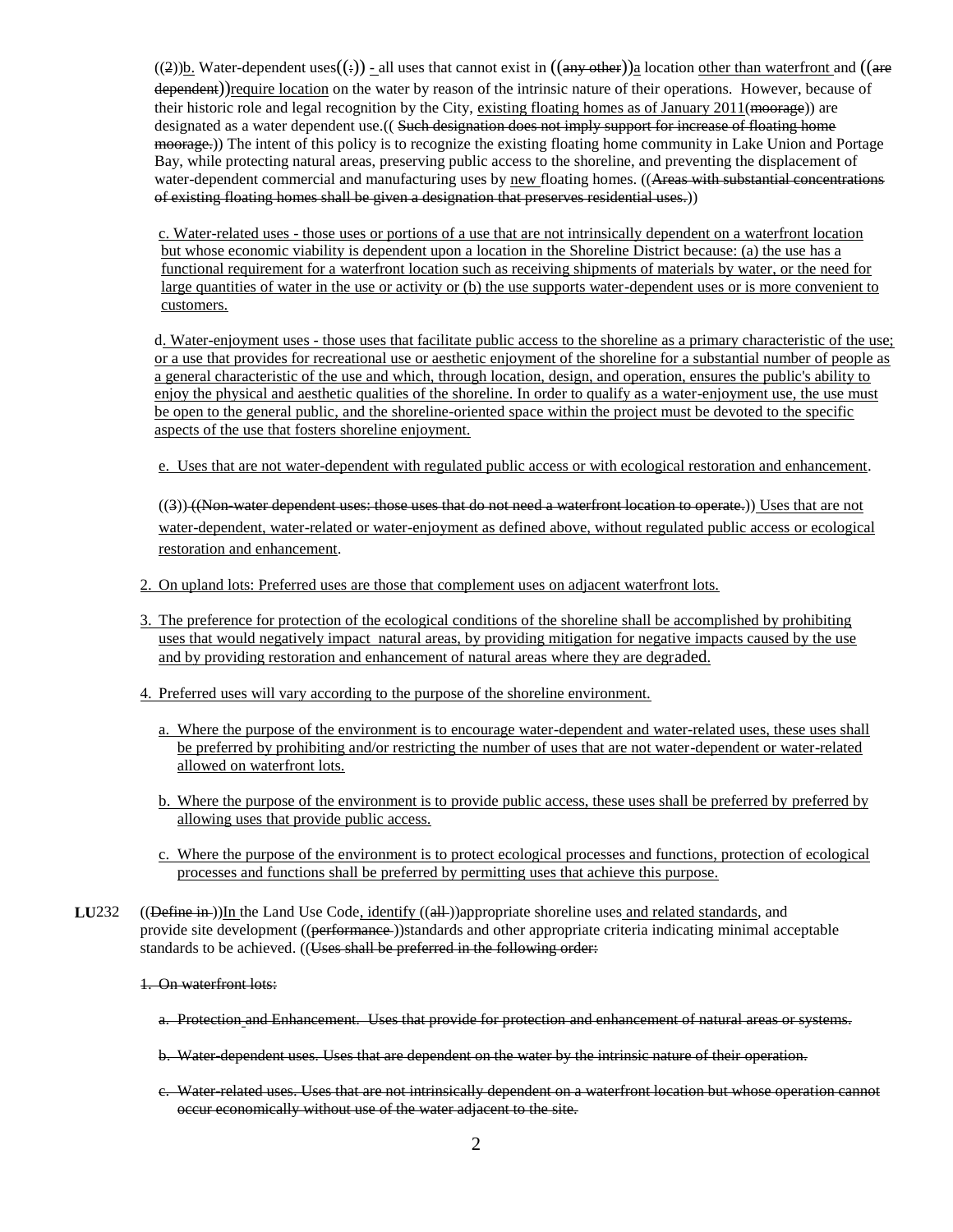d. Non-water-dependent uses with regulated public access. Uses that are neither water-dependent nor water-related because they do not use the water, although a waterfront location may increase their profitability. Such uses may provide a public benefit because they provide an opportunity for substantial numbers of the people to enjoy the shorelines of the City.

e. Non water dependent uses without regulated public access.

- 2. On upland lots: Preferred uses are those that complement uses on adjacent waterfront lots.
- 3. The preference for natural areas shall be accomplished by prohibiting uses that would disrupt natural areas or by providing enhancement of such areas where necessary.
- 4. Preferred uses will vary according to the purpose of the environment:
	- a. If the purpose of the environment is to encourage water-dependent and water-related uses, these uses shall be preferred by prohibiting and/or restricting non water-dependent uses on waterfront lots.
	- b. If the purpose of the environment is to provide public access, providing public access shall be preferred by permitting non water-dependent uses and requiring public access.
- 5. The determination that a shoreline area is suitable for a particular water-dependent use shall be made by comparing the area's physical characteristics and existing land use patterns to the rezone requirements of water-dependent uses.))
- **((LU**233 Identify those areas of shorelines that are geologically or biologically dangerous or fragile and regulate development to prevent damage to property or organisms and the general public.))
- **LU**235 Allow live-aboards on vessels in moorage areas and provide standards that mitigate the impacts of live-aboard uses on the shoreline environment.
- **LU236** ((Encourage the development of ((support))industries and services on upland lots by a))Allow((ing permitting)) a
- **((**234)) wider range of uses on upland lots((and more flexible development standards )) than on waterfront lots in order to support water-dependent and water-related uses on waterfront lots,  $((\text{and}))$ while avoiding potential incompatibility with $((-)$  those uses. $(($  water-dependent uses on waterfront lots)).

### shoreline access  $((\frac{\text{ecals}}{\text{ecals}}))$

- LUG44 Maximize public access both physical and visual to the <u>Seattle's</u> shorelines. ((of Seattle((Provide for the optimum amount of public access—both physical and visual—to the shorelines of Seattle)).
- **LU**G45 Preserve and enhance views of the shoreline and water from upland areas, where appropriate.

#### ((shoreline access policies))

- **LU**237 ((Increase ))Enable opportunities for substantial numbers of people to enjoy the shorelines( $(\cdot, \cdot)$ ) by <u>requiring access to</u>
- $((235))$  public property located on the water and by  $((permitting non-)$ ) allowing uses that are not water-dependent to locate on waterfront lots  $((\text{uses}))((\text{that}))$  when those uses provide $((\text{ing}))$  public access to $((-))$  the shoreline and are located in waterfront areas less suited for water-dependent uses $\frac{1}{2}$  (, and by requiring public access on public property)).
- **LU**238 Promote public enjoyment of the shorelines through public access standards that require improvements to be safe, well  $((236))$  designed, and  $((offer))$  with adequate access to the water.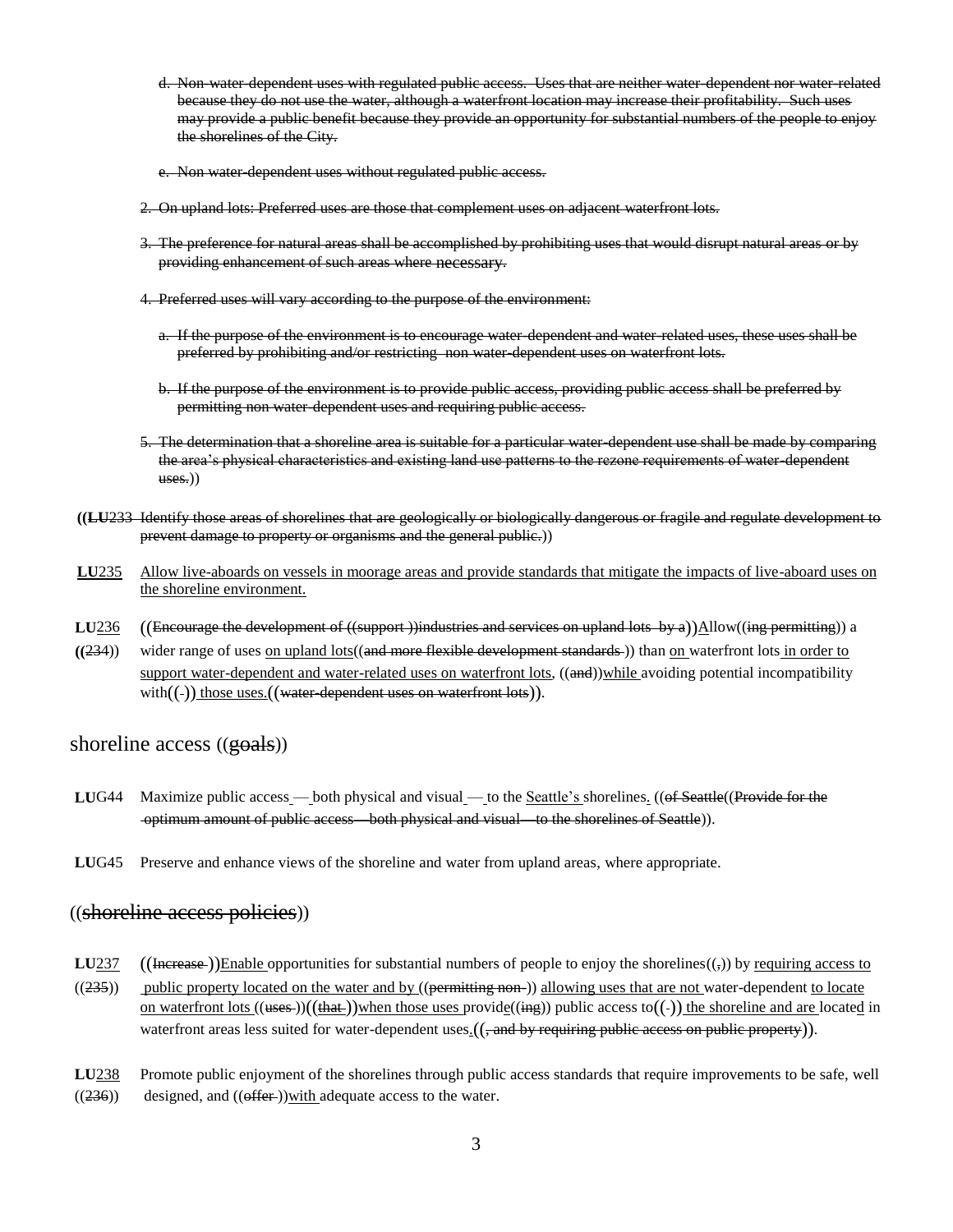- **LU**239 Encourage adopt-a-beach and other programs that promote voluntary maintenance of public access areas in the Shoreline District.
- **LU**240 ((Except for single-family residences, maintain))Maintain standards and criteria for providing public access except for
- $((237))$  lots developed for single-family residences.  $((\frac{1}{2})$  and private use of publicly owned or controlled shorelines)) to achieve the following:
	- 1. linkages between shoreline public facilities via trails, paths, etc., that connect boating and other recreational facilities.
	- 2. visible signage ((use of signs and graphies)) at all publicly owned or controlled shoreline and all required public access on private property.
	- 3. development of bonuses or incentives for the ((provision))development of public access on private property, if appropriate.
	- 4. provision of public access opportunities by public agencies such as the City, Port of Seattle, ((and ))King County and the State ((provide public access opportunities)) at new shoreline facilities and encourage these agencies to provide similar opportunities in existing facilities.
	- 5. ((standards and criteria for-))view and visual access from upland and waterfront lots.
	- 6. encouragement of priority for operating requirements of water-dependent uses over preservation of views in those environments where water-dependent uses((-are encouraged)).
	- 7. protection and enhancement of views ((are protected and enhanced-))by limiting view blockage caused by offpremise signs and ((regulating )) other signs.
- **LU**241 Waterways, which are public highway for watercraft providing access from land to water and from water to land platted  $((238))$  by the Washington State Harbor Line Commission for the convenience of commerce and navigation, in Lake Union and Portage Bay are for public navigation access and commerce, and( $(\frac{1}{2})$ ) in general, the City shall not request that the designation be removed from waterways.  $((\text{The City may r}))$ Request that waterways be vacated only when the  $((e))$ City reclaims the area as street right-of-way or for public park purposes. The City may request that the dry land portion of a waterway be redesignated for the additional purpose of providing permanent public access improvements.
- LU<sub>242</sub> Shorelines street ends are a valuable resource for public use<sub>1</sub>((and)) access and shoreline restoration. Design  $((244))$  ((P))public or private use or development of street ends ((shall be designed))to enhance, rather than reduce, public access and to restore the ecological conditions of the shoreline. In the Urban Industrial and Urban Maritime areas the priority is water-dependent uses, with ecological restoration where it can be accommodated while providing water access needed for the water-dependent use.

# transportation in the shoreline ((transportation goals))

- **LUG46** Provide a transportation network that supports and enhances use of( $\cdot$ ) and access to( $\cdot$ )) the shorelines.
- **LU**G47 Relocate or demolish transportation facilities that are functionally or aesthetically disruptive to the shoreline, such as the aerial portion of the Alaskan Way Viaduct on the Central Waterfront between King Street and Union Street.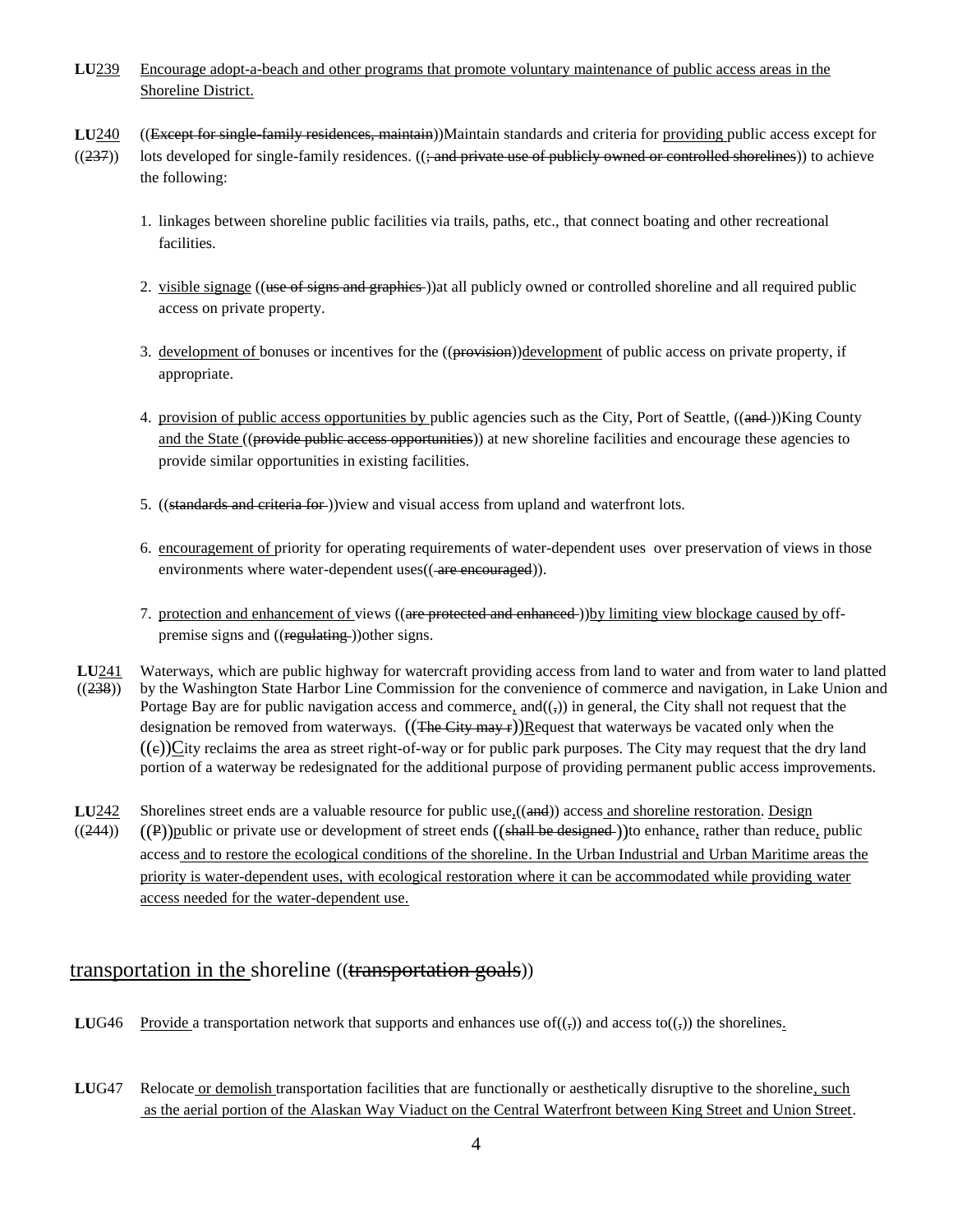### ((shoreline transportation policies))

- **LU**243 Encourage the transport of materials and cargo in the Shoreline District via modes having the least environmental  $((239))$  impact.
- **LU**244 Encourage large vessels (cruise ships and cargo container ships) to connect to dock side electrical facilities while in port, to reduce engine idling and exhaust emissions.
- **LU**245 Discourage and reduce vehicle parking on waterfront lots in the Shoreline.
- **LU**246 Encourage the maintenance and future development of inter-modal commuter ferry services, to complement
- $((240))$  other public transportation systems, from both intra-city locations and elsewhere in the region.
- **LU**247 Provide public transportation convenient to the shoreline.
- $((245))$
- LU<sub>248</sub> 1. Locate ((S))streets, highways, freeways and railroads ((should be located))away from the shoreline in order to  $((241))$  maximize the area of waterfront lots. Discourage  $s(\\S)$ )treets, highways, freeways and railroads not needed for access to shoreline lots ((shall be discouraged))in the Shoreline District. A replacement for the State Route 99 Viaduct (((only for seawall reconstruction and either)) with a tunnel ((with a surface roadway))and/or a surface roadway( $(i)$ ) may be located in the Shoreline District because it represents a critical link in the transportation network.
	- 2. To facilitate expeditious construction in an environmentally and fiscally responsible manner, standards for major state and regional transportation projects should be considered that will allow flexibility in construction staging, utility relocation, and construction-related mitigation and uses, provided that the projects result in no net loss of ecological function.
	- 3. Prohibit aerial transportation structures over 35 feet high, such as bridges and viaducts, on the Central Waterfront in the Shoreline Environments between King Street and Union Street, except for aerial pedestrian walkways associated with Colman Dock, in order to facilitate the revitalization of downtown"s waterfront, provide opportunities for public access to the Central Waterfront shoreline, and preserve views of Elliott Bay and the land forms beyond.
- **LU**249 The primary purpose of waterways in Lake Union and Portage Bay is to facilitate navigation and commerce by  $((242))$  providing  $((\overline{\text{having}}\text{)}\text{)water-borne access to adjacent properties, access to the land for the loading and unloading})$ of watercraft, and temporary moorage.  $((The *importance* of *w*))W$  at *envectors* are also important for  $((in))$  providingpublic access from dry land to the water $((\frac{1}{18} \text{ also recognized})).$
- LU<sub>250</sub> Public access shall be the preferred use for ((recaptured))vacated rights-of-way. Public rights-of-way may be used or  $((243))$  developed for uses other than public access, provided that such uses are determined by the City to be in the public interest, and that public access of substantial quality and at least comparable to that available in the right-of-way is provided.
- ((**LU**244 Shorelines street ends are a valuable resource for public use and access. Public or private use or development of street ends shall be designed to enhance rather than reduce public access.))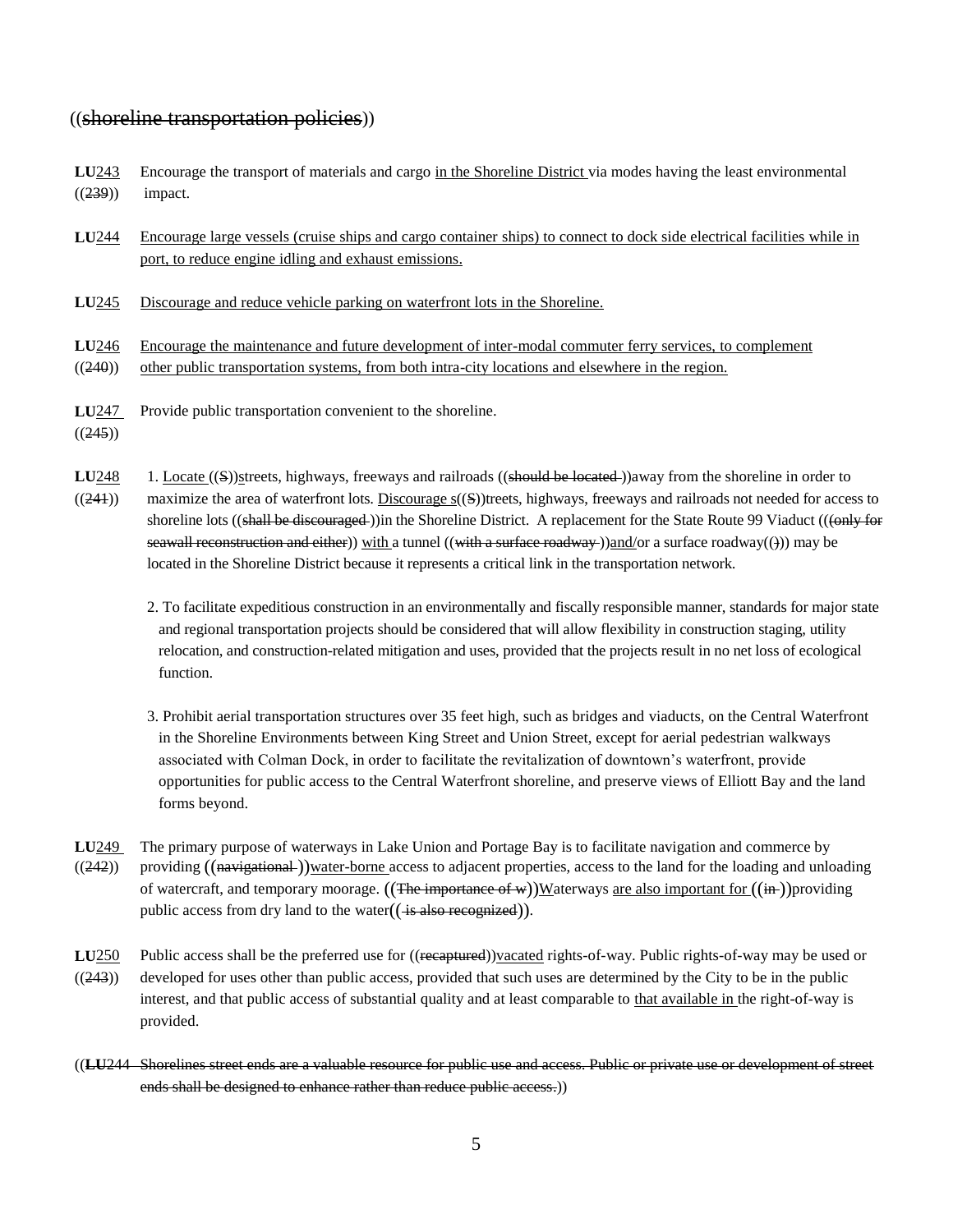# ((conservation goals))shoreline protection and restoration

- LUG48 Require that no net loss of ecological functions occur as a result of uses, development, shoreline modifications, maintenance activities or expansion of existing uses, development or shoreline modifications.
- ((LUG49 Insure that all future uses will preserve and protect environmental systems, including wild and aquatic life.
- **LU**G49 Identify those areas of shorelines that are geologically or biologically unstable, fragile or significant and regulate development to prevent damage to property, general public, aquatic and terrestrial species, and shoreline ecological functions.
- ((LUG50 Insure continuing scientific study of Seattle shoreline ecosystems.))
- LUG50 Preserve, protect and restore areas ((such as those))necessary for the support of ((wild ))terrestrial and aquatic life or  $((48))$  those identified as having geological or biological significance.
- LUG51 Use scientific information to guide shoreline protection, enhancement and restoration activities.
- **LU**G52 Address the impacts of sea level rise on the shoreline environment with strategies that also meet the three main goals of the SMP; to protect shoreline ecological functions, allow water-dependent uses and provide public access.
- **LU**G53 Encourage the establishment of marine protected areas, where appropriate.
- **LU**G55 Restore lower Duwamish watershed habitat and marine ecology while sustaining a healthy and diverse working waterfront in this urban industrial environment.
- **LU**G56 Strengthen the vitality of a functioning ecosystem within Watershed Resource Inventory Areas (WRIA) 8 and 9 by integrating development projects into their surrounding environments, by supporting a diversity of habitats, and by strengthening connections between habitats throughout each watershed.

# ((conservation policies))

- LU<sub>251</sub> Use mitigation sequencing (the steps taken in the order listed, to avoid, rectify, minimize and/or compensate for the loss to ecological functions) to meet no net loss of ecological functions.
- **LU**252 Protect the natural environment of the shoreline through ((use and ))development ((standards ))regulations ((governing  $((246))$  shoreline activities))that include $((i_{mg})$  a requirement to use best management practices to control impacts from construction and development activities.
- **LU**253 Regulate development on ((Hentify))those areas of shorelines that are biologically significant or geologically (( $\Theta$ )
- $((235))$  biologically dangerous or)) fragile  $((and$  regulate development))to prevent  $((d\text{amage}-))$ harm to property $((\rightarrow))$ organisms  $((and))$ or the general public.
- LU254 Develop methods to measure both the impacts of development in the Shoreline District and the effects of mitigation so that no net loss of ecological function occurs through development projects.
- LU<sub>255</sub> Monitor the benefits of mitigation techniques to determine which are best suited to meet the goal of no net loss of ecological function.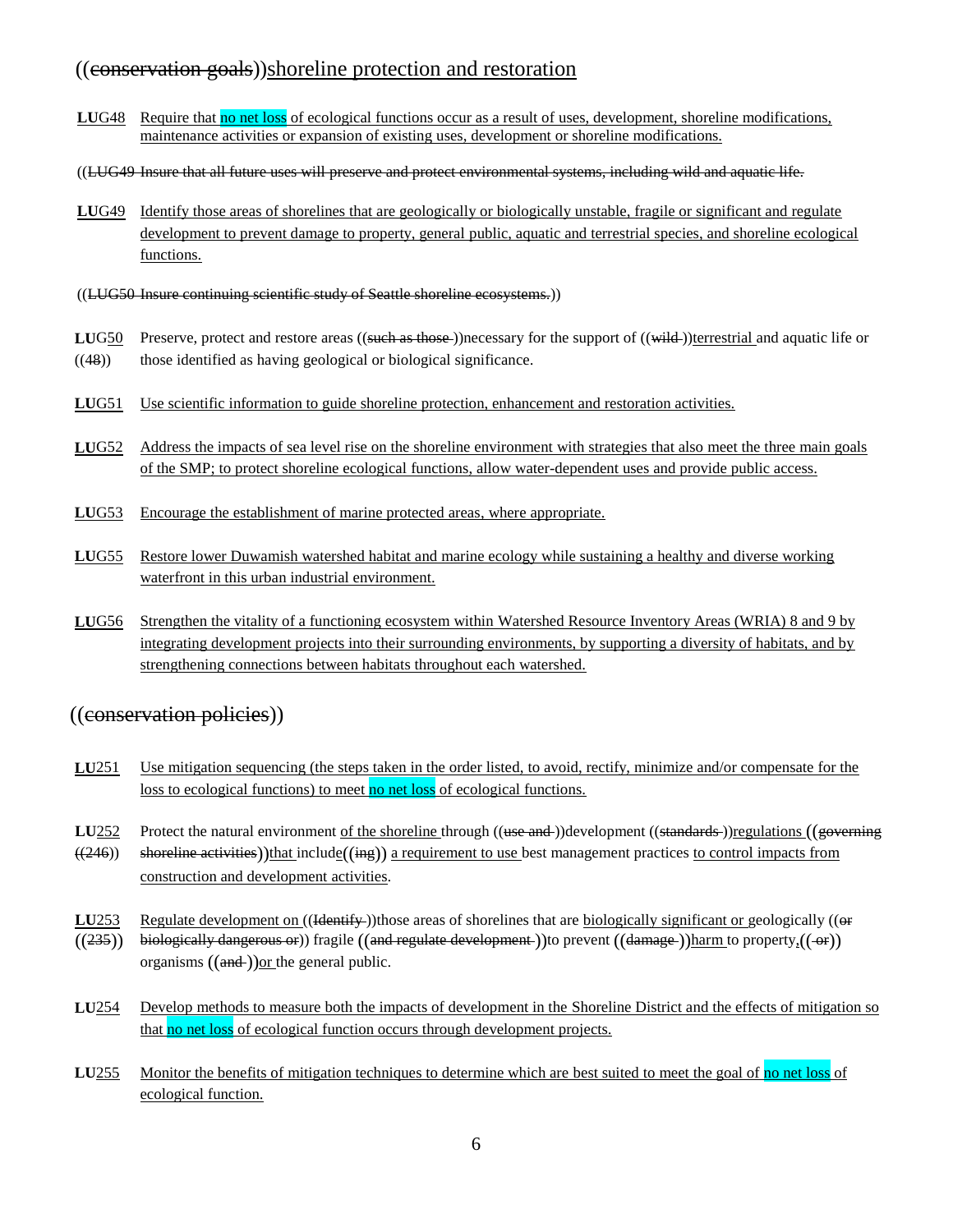- **LU**256 Conserve existing shoreline vegetation and encourage new shoreline plantings to protect habitat and other ecological functions, reduce the need for shoreline stabilization structures, and improve visual and aesthetic qualities of the shoreline.
- LU<sub>257</sub> Avoid development in  $((A))$ areas identified as special wildlife or priority saltwater or fresh water((fisheries)) habitat
- $((247))$  ((should be developed only if ))unless no reasonable alternative locations exist and ((then only if the project)) the new development is designed to ((minimize and ))mitigate impacts((habitat damage)).
- LU258 Protect environmentally critical areas as set out in the policies for environmentally critical areas and modified to reflect the special circumstances of such areas in the Shoreline District.
- **LU<sub>259</sub>** Require that all commercial, industrial or other high intensity ((activity ))uses provide means for treating natural or
- ((248)) artificial urban run-off to acceptable standards. Developments with industrial  $or((\text{and}))$  commercial uses that use or process substances potentially harmful to public health and/or aquatic life shall provide means to prevent(( $\pm$ to the extent possible, )) point and non-point discharge of those ((harmful)) substances.
- **LU**260 Consider the Lower Duwamish Watershed Habitat Restoration Plan when conducting planning or permitting activities within the watershed.
- **LU**261 ((Dredging and disposal of dredge materials shall be conducted in a manner that minimizes short and long-term
- ((249)) environmental damage.))Allow dredging in the minimum amount necessary for water-dependent uses, environmental mitigation or enhancement, clean-up of contaminated materials, and installation of utilities and bridges.
- **LU**262 Allow fill on submerged land that does not create dry land only where necessary for the operation of a water-dependent or water-related use, transportation projects of state-wide significance, installation of a bridge or utility line, disposal of dredged material in accordance with the Dredged Material Management Program, beach nourishment or environmental mitigation or restoration and enhancement. Design projects to ensure no net loss of ecological function through mitigation sequencing.
- **LU**263 Permit landfill that creates dry land only where necessary for ((the operation of a of a water-dependent or water-related ((250)) use, for the replacement of the State Route 99 Viaduct (only for seawall reconstruct use, for the replacement of the State Route 99 Viaduct (only for seawall reconstruction and either a tunnel with a surface roadway or a surface roadway))transportation projects of statewide significance, repair of pocket erosion for water dependent and water related uses, beach nourishment, or for environmental ((wildlife habitat))mitigation or restoration and enhancement. Construct fill projects in a manner that minimizes short and long-term environmental damage and design projects to ensure no net loss of ecological function through mitigation sequencing. ((Large amounts of dry land may be created in Lake Union only if specifically approved by the Council for a public park purpose.))
- LU<sub>264</sub> Work with other government agencies and shoreline users to reduce the input of pollutants, restore contaminated areas, control disposal of dredge spoils, and to determine the appropriate mitigation for project impacts.
- LU265 Use a Restoration Plan to  $((1))$ **identify**  $((\text{those}$ )areas that have potential for shoreline habitat restoration. Prioritize the ((251)) restoration opportunities that will best achieve ecological improvement, ((to "natural" conditions, develop standards)) describe the appropriate restoration activities for the conditions in those areas, and provide incentives for achieving restoration of the shorelines. ((such standards.))
- **LU266** Support programs that inform the public about shoreline conservation practices $((,))$  and identify methods by which  $((252))$  public and private shoreline owners or community groups may encourage  $((\overline{\text{width}}))$  aquatic and  $((\overline{\text{beta}}))$ terrestrial
- **LU**267 Support the scientific study of the shoreline ecosystems that will provide information to help( $(a$  continuously))

life, ((and))require such methods when appropriate, and provide incentives for such projects.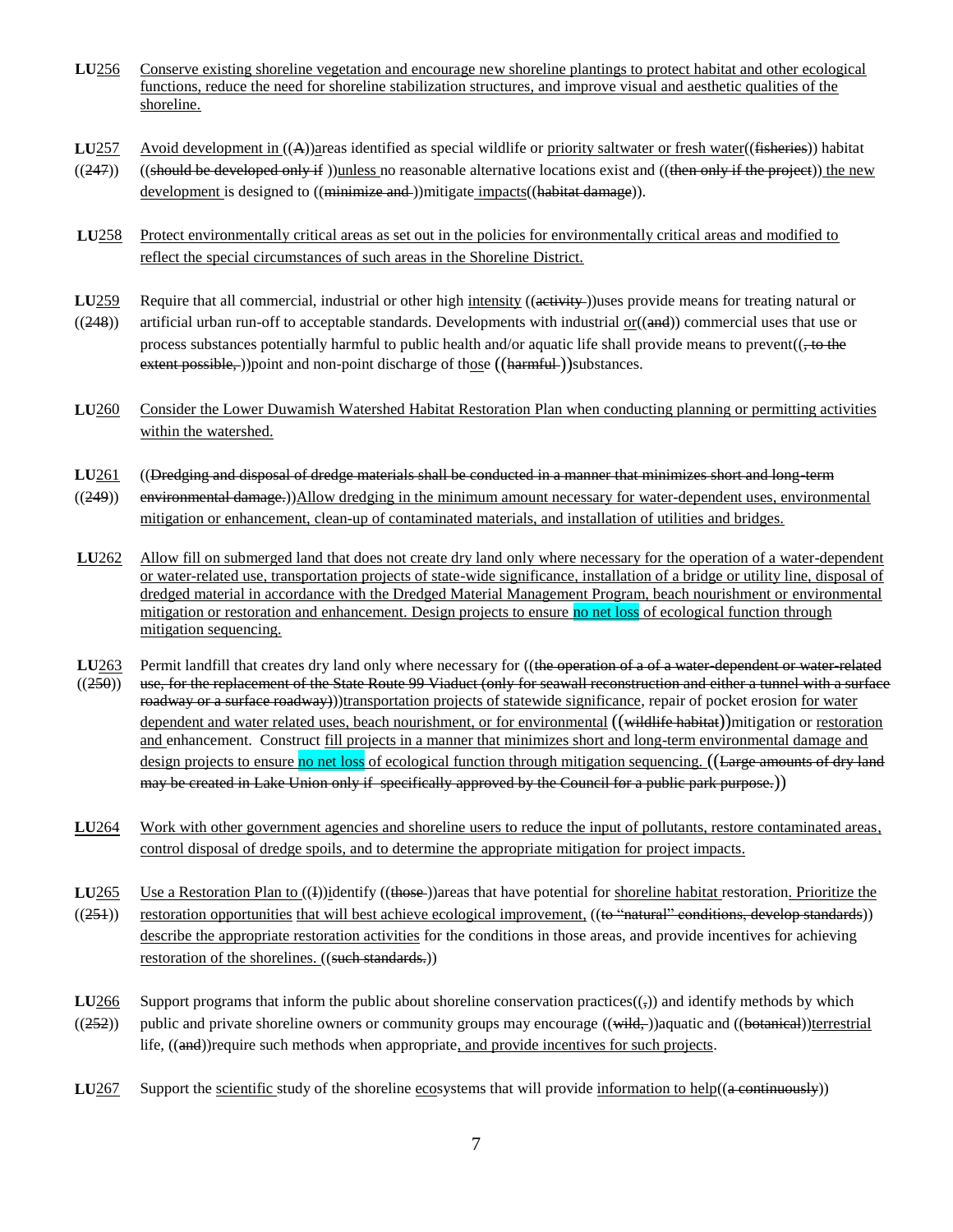- $((253))$  update $((4))$  baseline condition information; to monitor  $((a$ gainst which to judge) the impact of any action; and to guide protection, restoration and enhancement activities.
- **LU**268 Where applicable, new or expanded development and maintenance shall include environmental cleanup and restoration of the shoreline to comply with any relevant state and federal law.

## shoreline economic development ((goals))

- **LUG57** Encourage economic activity and development ((of water-dependent uses-))by supporting the retention and expansion
- $((54))$  of existing water-dependent and water-related businesses on waterfront lots. ((and planning for the creation of new developments in areas now dedicated to such use.))

# ((economic development policies))

- **LU**269 ((Concentrate industrial and commercial shoreline uses by s)) Support((ing)) the retention and expansion of existing  $((254))$  conforming water-dependent and water-related businesses, and  $((\neg$  blanning for))anticipate the creation of new waterdependent and water-related development( $(s)$ ) in areas now dedicated to such use.
- **LU**270 Identify and designate appropriate land adjacent to deep water for industrial and commercial uses that require such  $((255))$  condition( $($ , such as industry or commerce)).
- **LU**271 Provide regulatory and non-regulatory incentives for property owners to include public amenities and ecological  $((256))$  enhancement on private property.
- LU<sub>272</sub> ((Citywide: ))Identify and designate appropriate land for water-dependent business and industrial uses as follows:
- $((257))$   $((objectives for different types of water dependent businesses and industries:))$

#### **1. Cargo Handling Facilities**:

- a. Reserve space in deep water areas with adequate vessel maneuvering areas((backup space)) to permit the Port of Seattle and other marine industries to remain competitive with other ports.
- b. Work with the Port of Seattle to develop a long-range port((harbor)) plan in order to provide predictability for property owners and private industry in the Duwamish and in Elliott Bay.
- **2. Tug & Barge Facilities:** Retain Seattle"s role as the Gateway to Alaska and ensure ample area is designated for uses that serve Puget Sound and Pacific trade.
- **3. Shipbuilding, Boat Building & Repairs**: Encourage a critical mass of facilities in Seattle in order to meet the needs of the diverse fleets that visit or have a home port in Seattle, including fishing, transport, recreation and military vessels.
- **4. Moorage**: Meet the long-term and transient needs of ((all of ))((Seattle's)) ships and boats, including fishing, transport, recreation and military. ((Locate))Support long-term moorage in sheltered areas close to services, and short-term moorage in more open areas. Support the efficient use of Fishermen"s Terminal, Shilshole Bay Marina and other public moorage facilities. Protect commercial and recreational moorage from displacement by encouraging the full use of submerged lands for recreational moorage in areas less suited for commercial moorage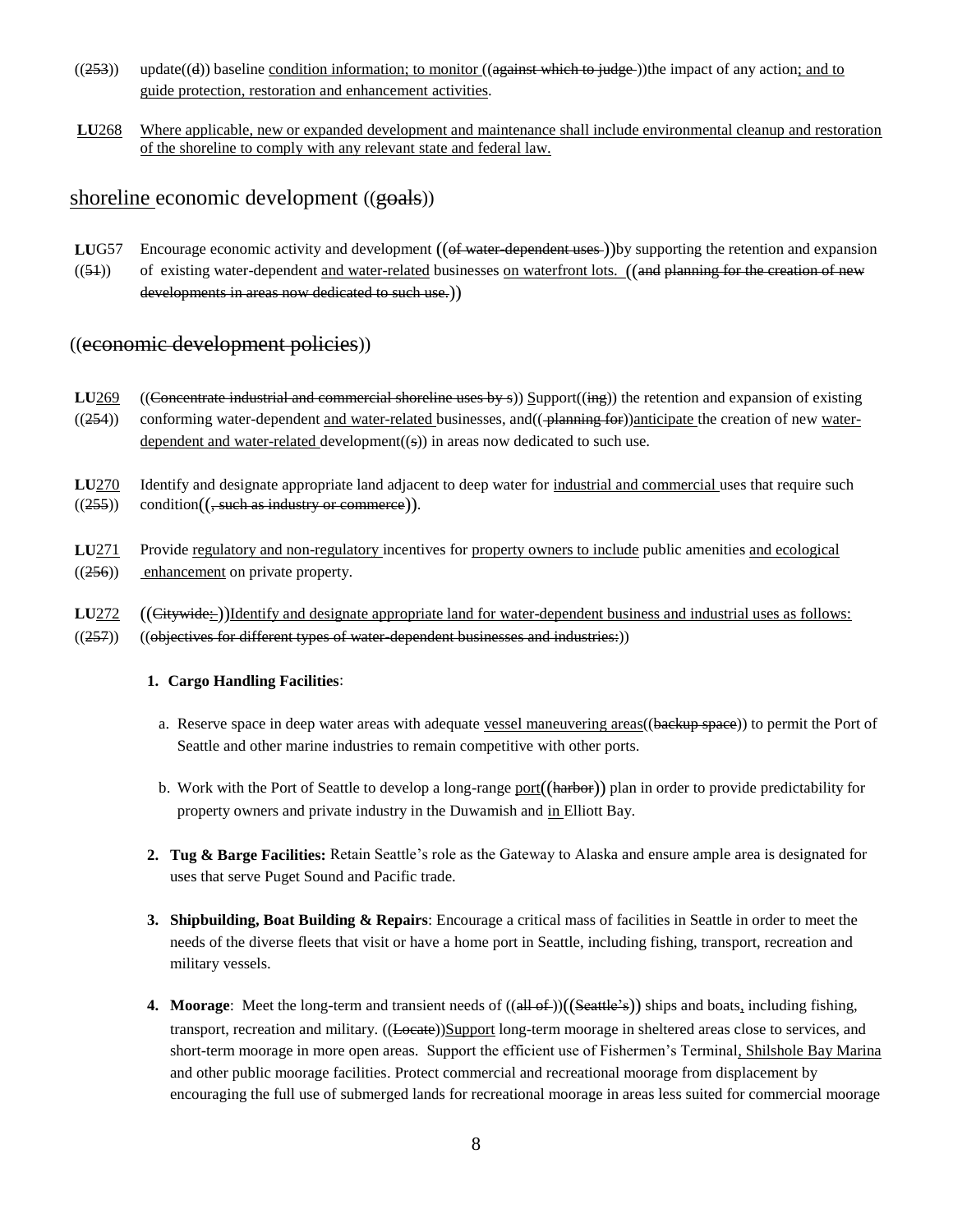and less sensitive to environmental degradation. Require large recreational marinas to provide some commercial transient moorage as part of their facilities.

- **5. Recreational Boating**: Maintain diverse opportunities for recreational boaters to access the water. ((Seattle's unofficial status as a "boating capital." )) Allow a variety of boating facilities, from launching ramps for small "car top" or "hand-carried" boats to major marinas. Encourage recreational moorage by providing both long-term and short-term moorage at marinas and short-term moorage at cultural and recreational sites. ((Provide long-term recreational moorage for residents and sufficient short-term moorage close to cultural and recreational centers for visitors.))
- **6. Passenger Terminals**: Maintain and expand the opportunity for convenient travel by ship to local and distant ports for residents and visitors. Encourage ((more ))passenger-only ferries on the Central Waterfront.
- **7. Fishing Industry**: Maintain a critical mass of support services including boat building and repair, moorage, fish processors, and supply houses to  $((\overline{\text{permit}}))$ allow Seattle fishermen to continue to service and have a home-port for their vessels in Seattle waters. Recognize the importance of the local fishing industry in supplying local markets and restaurants. Recognize the economic contribution of distant-water fisheries to Seattle"s maritime and general economy.

**LU<sub>273</sub>** Allow  $((a))$  multi-use  $((\text{connect})$  developments including uses that are not water-dependent or water-related where **((LU**G52)) the demand for water-dependent and water-related uses is less than the land available or ((when))if the use that is not water-dependent is necessary for the viability of ((supports-))the water-dependent uses. Such multi-use development  $shall((\tau))$  provide((d that the major use is water-dependent and that it provides)) public access to the shoreline and shoreline ecological restoration to achieve other Shoreline Master Program goals. ((yet maintains the economic viability of the use.))

# shoreline recreation ((goals))

| LUG <sub>58</sub><br>((53)) | Manage and optimize publicly owned shorelines that are suitable for public recreation.                                                                                                                                                                                                                                                                                                            |
|-----------------------------|---------------------------------------------------------------------------------------------------------------------------------------------------------------------------------------------------------------------------------------------------------------------------------------------------------------------------------------------------------------------------------------------------|
| LUG <sub>59</sub><br>((54)) | Increase shorelines dedicated to public recreation and open space.                                                                                                                                                                                                                                                                                                                                |
| LUG <sub>60</sub><br>((55)) | Identify, protect and reserve for public use and $((\overline{\Theta}r))$ enjoyment $((\overline{\Theta}r))$ areas in the Shoreline District $((\overline{\Theta}r)$<br>special shoreline qualities that cannot be easily duplicated))that provide a variety of public access activities and that<br>connect to other public access sites so that public access is available throughout the City. |

**LU**G61 Allow increased opportunities for the public to enjoy water-dependent recreation, including boating, fishing, ((56)) swimming, diving and enjoyment of views.

## ((recreation policies))

- ((**LU**258 Allow for increased opportunity for the public to enjoy water-dependent recreation including boating, fishing, swimming, diving and enjoyment of views.)
- **LU<sub>274</sub>** Designate ((as suited))for water-dependent recreation areas ((having))where there are natural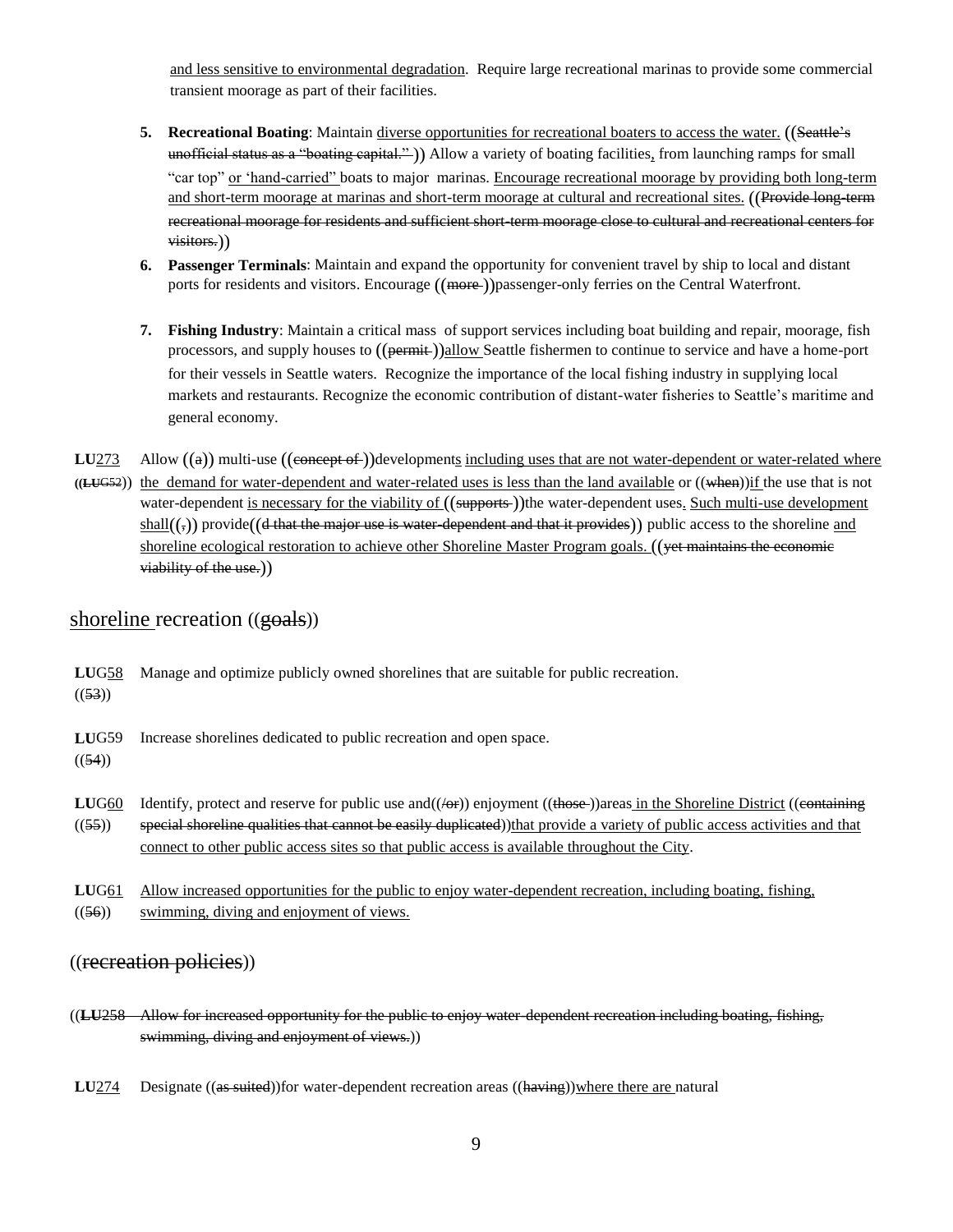- ((259)) beaches, large amounts of submerged land ((area for moorage)) or sheltered water and ((the absence of))where there is no heavy ship traffic ((and that is incompatible)) or land suitable for heavy industrial activity, while ((minimizing environmental impacts))protecting ecological functions.
- LU<sub>275</sub> Provide for recreational boating facilities including ((terminals,)) moorage and service facilities on publicly-owned  $((260))$  land and encourage the provision of such facilities on private property( $($ , if the environmental impact is acceptable)) in appropriate areas that minimize environmental impacts.
- **LU**276 Increase publicly-owned shorelines, giving priority to those areas of the city that lack recreational facilities.  $((261))$
- **LU**277 Explore alternatives to  $(($ <del>means  $($  other than  $)$ </del>)acquisition $(( ) ) (($ **to** $)$ ) for providing $((e))$  public recreation at the shoreline  $((262))$  and on the water.
- **LU**278 ((Use))Identify submerged lands that could be used for underwater parks((when feasible)).  $((263))$

## shoreline archaeological and historic resources ((goals))

- **LUG62** ((Appropriately designate sites and areas of shoreline having historic or cultural significance.))Encourage the  $((56))$  restoration, preservation and maintenance of areas of the shoreline having significant archaeological and historical significance.
- LUG63 ((Support and e))Encourage the restoration of ((those areas or conditions))archaeological and historic features of the  $((57))$  shoreline  $((\text{now unsuitable for private or public use,}))$  where consistent with economic and environmental goals.
- ((**LU**G58 Upgrade and/or beautify the public shoreline.))

# ((shoreline archaeological and historic resources policies))

- LU<sub>279</sub> ((Support and encourage the restoration, preservation and maintenance of areas of the shoreline having significant
- ((264)) historical or cultural significance, and a program for shoreline restoration and beautification.))Designate, protect, preserve and support restoration of sites and areas of the Shoreline District having historic or cultural significance, including through landmark designation where appropriate.
- ((**LU**264 Consider protection of individual sites or aspects of areas identified as being of historical significance through landmark designation.))
- **LU**280 Avoid impacts to areas identified as archaeologically and historically significant, unless no reasonable alternative locations exist and impacts to the resource are mitigated.

## **SHORELINE ENVIRONMENTS**

The Shoreline Master Program must address a wide range of physical conditions and development settings along areas of the shoreline. The Shoreline Master Program prescribes different environmental protection measures, allowable use provisions and development standards for each of these areas of the shoreline. The method to account for different shoreline conditions is to assign an environment designation to each distinct shoreline section. The environment designation assignments provide the framework for implementing shoreline policies and regulatory measures specific to the environment designations. The shoreline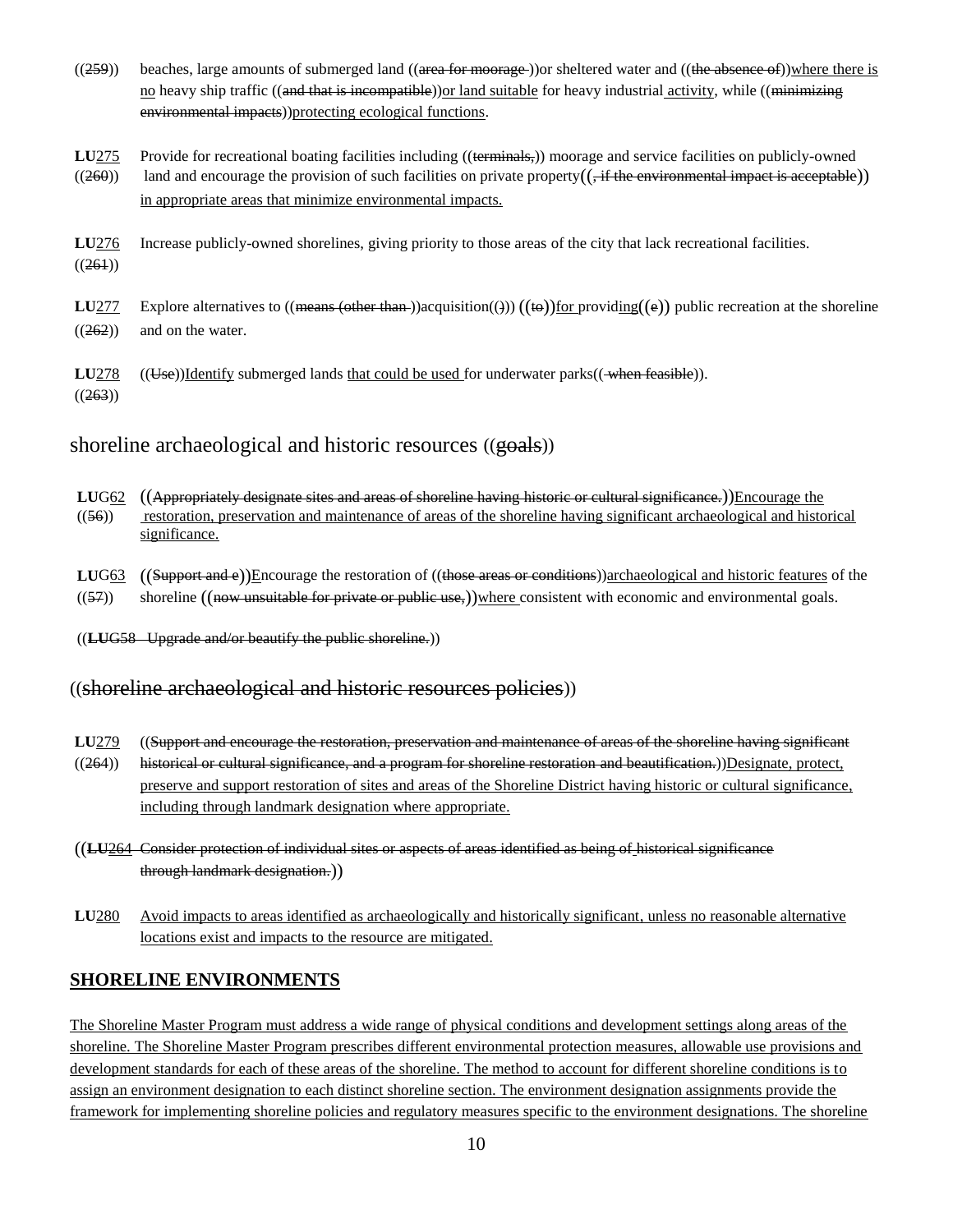environments within Seattle"s Shoreline District is divided into two broad categories; Conservancy and Urban and then subdivided further within these two categories.

The Conservancy shoreline environments are less developed and provide for areas of navigation, recreation and habitat protection. The Urban shoreline environments are areas that are more developed and provide for single family residential development and water-dependent and water-related uses. The Conservancy and Urban shoreline environments are described in the following goals and policies and displayed on Land Use Figure 1).

### **conservancy shoreline environment goals and policies**

**LU**G62 The conservancy shoreline environments are intended to provide for navigation, public access, recreation, protection and restoration and enhancement of ecological functions, in the Shoreline District, while allowing some development if designed to protect ecological functions.

### **Conservancy Management (CM) Environment.**

- **LU**G63 The purpose of the Conservancy Management Environment is to preserve and enhance the shoreline environment while providing opportunities for shoreline recreation
- **LU**281 Encourage restoration of ecological functions in areas where such function has been degraded.
- **LU**282 Accommodate water-oriented public infrastructure projects or such projects that require a waterfront location and that are compatible with the ecological functions of the area

#### **Conservancy Navigation (CN) Environment**

- **LU**G64 The purpose of the Conservancy Navigation Environment is to preserve the shoreline environment while providing navigational use of the water.
- **LU**283 Allow in-water and over-water structures that are primarily for navigational purposes.
- **LU**284 Enhance and restore ecological function, where feasible, in areas where such function has been previously degraded.

### **Conservancy Preservation (CP) Environment**

- **LU**G64 The purpose of the Conservancy Preservation Environment is to preserve, enhance and restore the ecological functions in the Shoreline District
- **LU**285 Prohibit uses that substantially degrade the ecological functions or natural character of the shoreline.
- **LU**286 Prohibit commercial and industrial uses and non-water-oriented recreation.
- **LU**287 Prohibit parking that can be located outside the CP area.
- **LU**288 Limit access and utilities to those necessary to sustain permitted uses and activities.

### **Conservancy Recreation (CR) Environment**

- **LU**G64 The purpose of the Conservancy Recreation Environment is to preserve and enhance the shoreline environment while providing opportunities for shoreline recreation
- **LU**289 Prioritize public access, water-dependent recreation and other water-oriented uses compatible with ecological protection.
- **LU**290 Locate public access and public recreation only where the impacts on ecological functions can be effectively mitigated.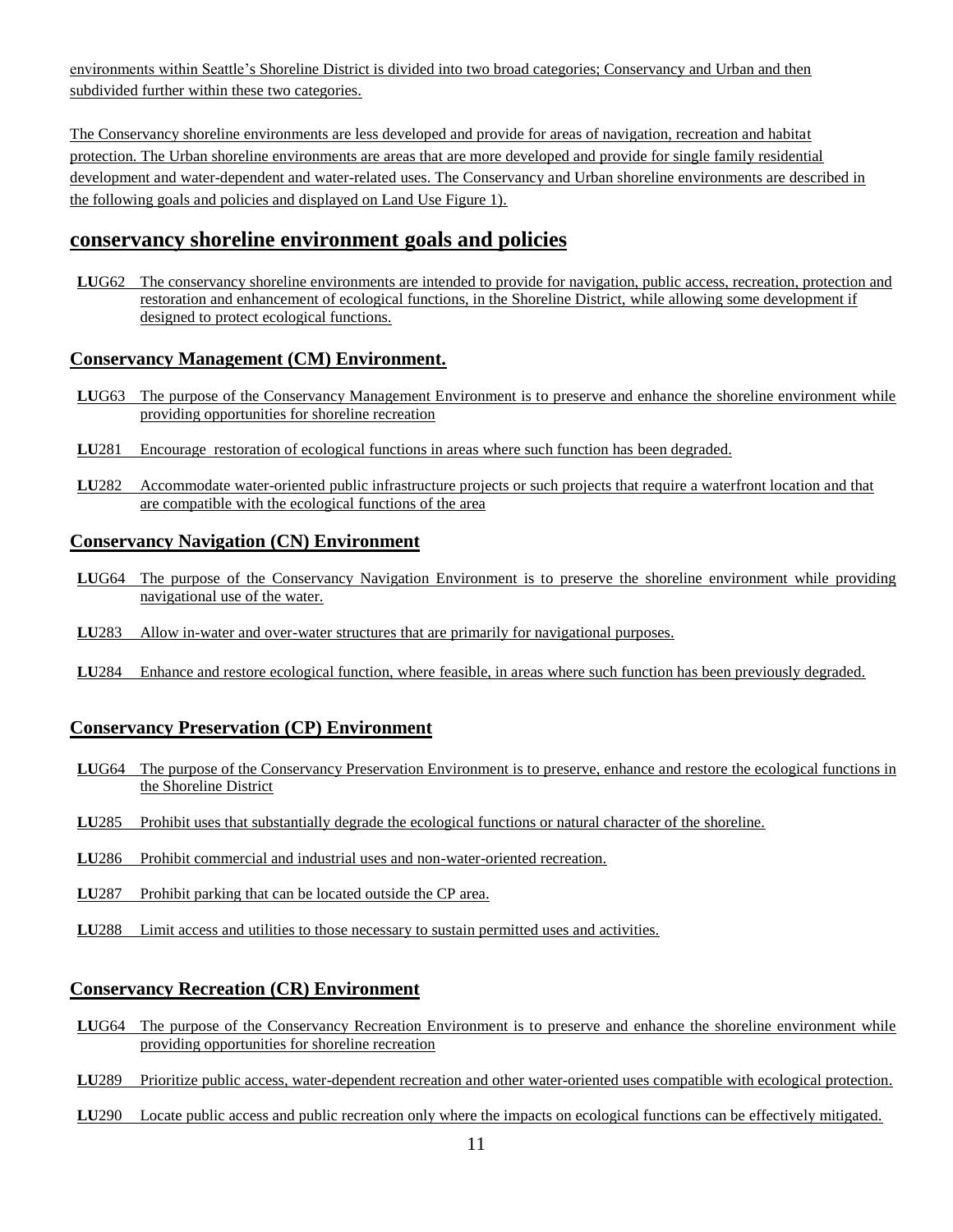#### **Conservancy Waterway (CW) Environment**.

- **LU**G65 The purpose of the Conservancy Waterway Environment is to preserve and enhance the shoreline environment while providing access to the shoreline and water by watercraft
- **LU**291 Provide navigational access to adjacent properties, access to and from land for the loading and unloading of water craft and temporary moorage.
- **LU**292 Allow in- and over-water structures only where needed for navigational purposes, temporary moorage, minor vessel repair, pedestrian bridges and/or ecological restoration.
- **LU**293 Minimize impacts on navigation, public views and ecological functions.

### **urban shoreline environment goal**

**LU**G66 The urban shoreline environments are intended to provide for increased development of the shoreline for residential, commercial and industrial uses while protecting ecological functions.

#### **Urban Commercial (UC) Environment**

- **LU**G67 The purpose of the Urban Commercial Environment is to provide for water-oriented uses of the shoreline and for uses that are not water-oriented when shoreline restoration and enhancement or public access is provided.
- **LU**294 Allow uses that are not water-oriented only when in combination with water-dependent uses or in limited situations where they do not conflict with or limit opportunities for water-dependent uses or on sites where there is no direct access to the shoreline.
- **LU**295 Require visual access to the water through view corridors or other means for commercial and larger multifamily residential projects.
- **LU**296 Provide for public access to the shoreline and require shoreline environmental restoration and enhancement for uses that are not water-dependent.

#### **Urban General (UG) Environment**

- **LU**G68 The purpose of the Urban General Environment is to provide for commercial and industrial uses in the Shoreline District where water access is limited.
- **LU**297 Allow commercial and industrial uses that are not water-dependent or water-related.
- **LU**298 Require visual public access where feasible.

#### **Urban Harborfront (UH) Environment**

- **LU**G68 The purpose of the Urban Harborfront Environment is to provide for water-oriented uses (uses that are water-dependent, water-related, water-enjoyment or a combination of such uses)of the shoreline and for a mix of uses that are wateroriented and not water-oriented on lots where shoreline restoration and enhancement or public access is provided.
- **LU299** Allow a mix of uses in recognition of this environment's roles in tourism and transportation, while ensuring a high degree of public access and recognizing the historic, environmental and anthropogenic natures of this area.
- **LU**300 Allow uses that are not water-oriented as part of mixed-use developments or in circumstances where they do not conflict with or limit opportunities for water-oriented uses.
- **LU**301 Allow uses that are not water-oriented on sites where there is no direct access to the shoreline.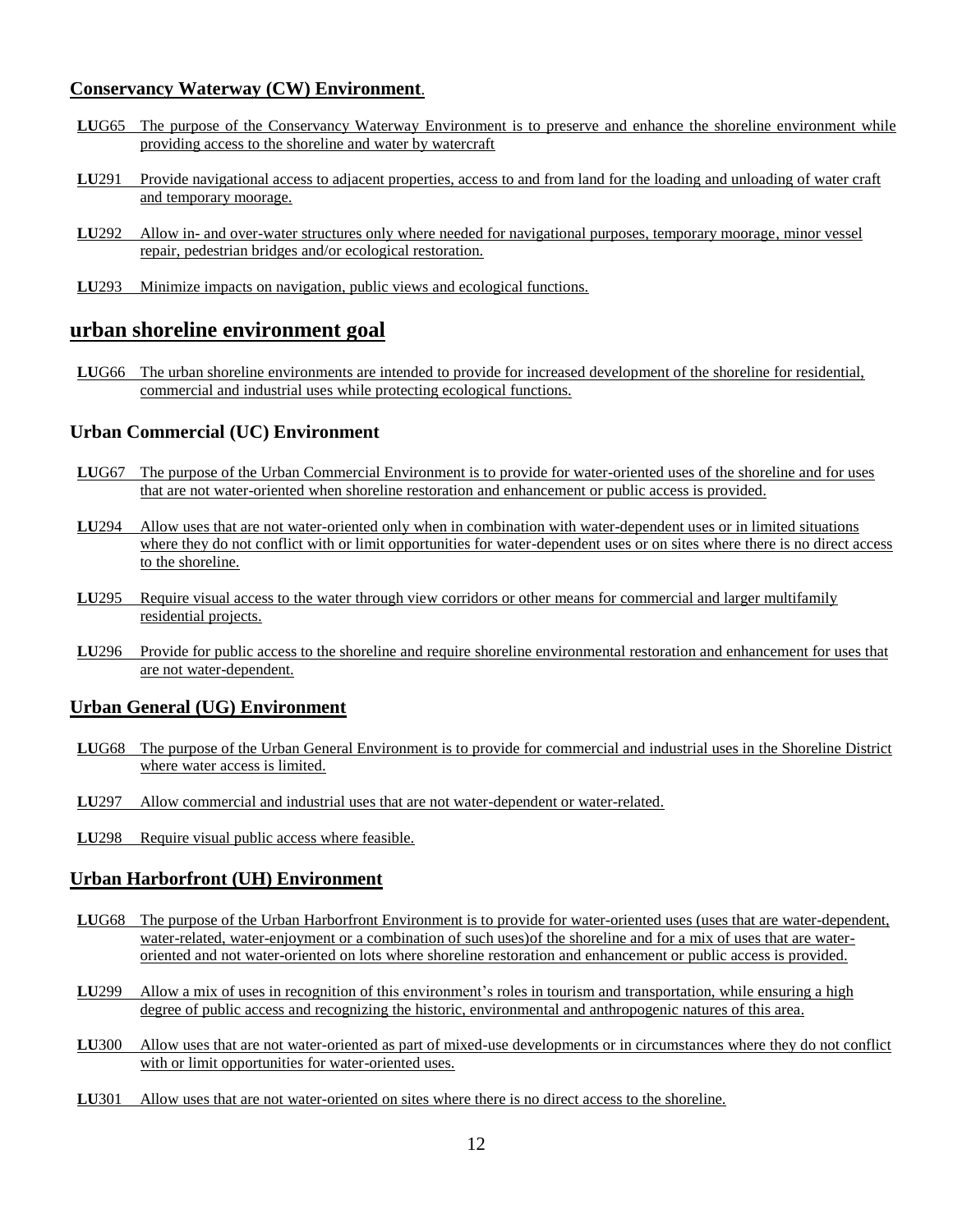- **LU**302 Allow uses that reflect the diversity of development in the area and support adjacent retail and tourism industry. On waterfront lots provide public access and opportunities for large numbers of people to access and enjoy the water in the form of restaurants and water-dependent recreational activities. Allow a broader range of uses on upland lots to support the tourist industry and retail core.
- **LU303** Maintain and enhance views of the water and the landforms beyond the water to augment the harborfront's pedestrian environment and status as an important waterfront destination. Connections to east/west corridors and waterfront trails should be encouraged.
- **LU**304 Encourage and provide for physical public access to the water, where appropriate and feasible
- **LU**305 Development should support or enhance the existing historic character of the urban harborfront while balancing the need for ecological enhancement.

### **Urban Industrial (UI) Environment**

- **LU**G69 The purpose of the Urban Industrial Environment is to provide for water-dependent and water-related industrial uses on larger lots
- LU306 Allow uses that are not water dependent to locate on waterfront lots in limited circumstances and in a limited square footage on a site as part of development that includes water-dependent or water-related uses, where it is demonstrated that the allowed uses will benefit water-dependent uses and where the use will not preclude future use by waterdependent uses.
- **LU**307 Allow uses that are not water-dependent or water-related where there is no direct access the shoreline.

#### **Urban Maritime (UM) Environment**

- **LU**G72 The purpose of the Urban Maritime Environment is to provide for water-dependent and water-related industrial uses on smaller lots.
- **LU**308 Design public access to minimize interference with water-dependent, water-related and industrial uses and is encouraged to be located on street-ends, parks and other public lands.
- **LU**309 Allow uses that are not water dependent to locate on waterfront lots in limited circumstances and in a limited square footage on a site as part of development that includes water-dependent or water-related uses, where it is demonstrated that the allowed uses will benefit water-dependent uses and where the use will not preclude future use by waterdependent uses.
- **LU**310 Allow uses that are not-water-dependent or water-related on lots where there is no direct access to the shoreline.

#### **Urban Residential (UR) Environment**

- **LU**G72 The purpose of the Urban Residential Environment is to provide for residential use in the Shoreline District when it can be developed in a manner that protects shoreline ecological functions.
- **LU**311 Provide for single-family residential use of the shoreline in areas that are not suited for industrial and commercial use.
- **LU**312 Provide development standards that allow residential development and protect ecological functions, such as shoreline armoring standards and structure setback regulations.
- **LU**313 Multifamily development is not a preferred use in the Shoreline District and should be limited to locations where allowed as of January 2011.
- **LU**314 Require public access as part of multifamily development of greater than four units.
- LU315 Provide for access, utilities and public services to adequately serve existing and planned development.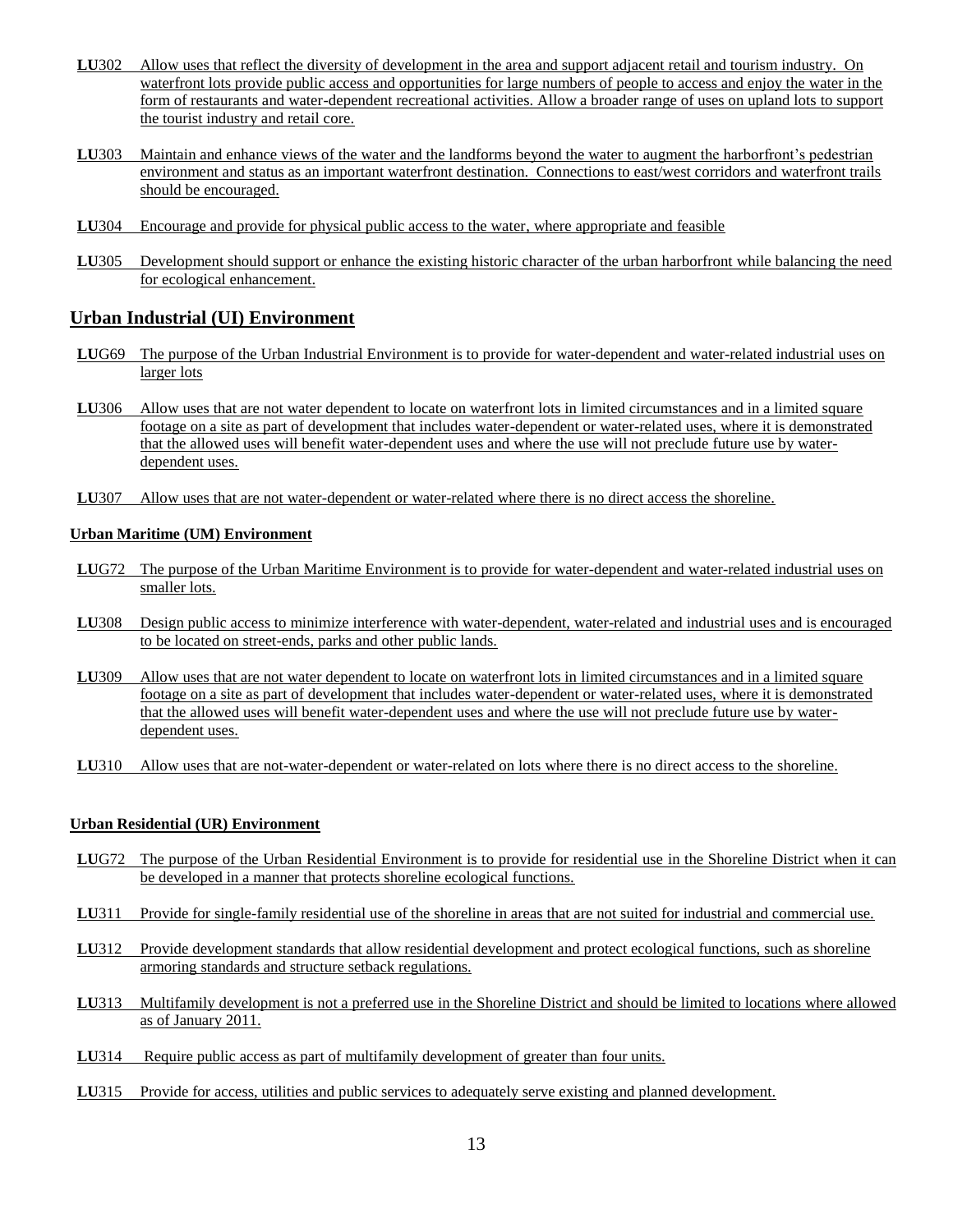# shorelines of statewide significance

In addition to the goals and policies of each shoreline environment the following goals apply to all shorelines of statewide significance under the jurisdiction of the Shoreline Master Program, which include: Puget Sound, the Duwamish River (shorelines from the south city limits north to South Massachusetts on the east side and Southwest Bronson Street on the west side, and including Harbor Island and the East and West Duwamish Waterways), Lake Washington and Union Bay to the Montlake Bridge.

**LU**316 Protect the ecology of natural beaches and fish migration routes, including the natural processes associated with feeder bluffs.

**LU**317 Encourage and enhance shoreline recreational activities, particularly in developed parks.

**LU**318 Provide for quality public access to the shoreline.

**LU**319 Preserve views of Puget Sound and the land forms beyond, as well as views of Lake Washington and Union Bay.

**LU**320 Preserve and enhance the resources of natural areas and fish migration routes, feeding areas and spawning areas.

## height in the shoreline district ((policy))

- **LU**321 The 35-foot height limit provided in the Shoreline Management Act shall be the standard for maximum height in the ((270)) Seattle Shoreline District. Exceptions in the development standards of a shoreline environment may be made consistent with the Act and with underlying zoning and special districts where:
	- 1. a greater height will decrease the impact of the development on the ecological condition;
	- 2. a greater height will not obstruct views from public trails and viewpoints;
	- 3. a greater height will not obstruct shoreline views from a substantial number of residences, and will serve a beneficial((the))public interest ((will be served)); ((and))
	- 4. greater height is necessary for bridges, or equipment of water dependent or water-related uses or manufacturing uses; or
	- 5. greater height is necessary to allow for the replacement of the State Route 99 Viaduct (only for seawall reconstruction and either a tunnel ((with a surface roadway) or a surface roadway).
- **LU**322 Heights lower than 35 feet shall be the standard for structures overwater.
	- $((d. a reduced height is warranted because of the underlying residual zone; or))$
	- ((e. a reduced height is warranted because public views or the views of a substantial number of residences could be blocked.))

SMP process ((goal))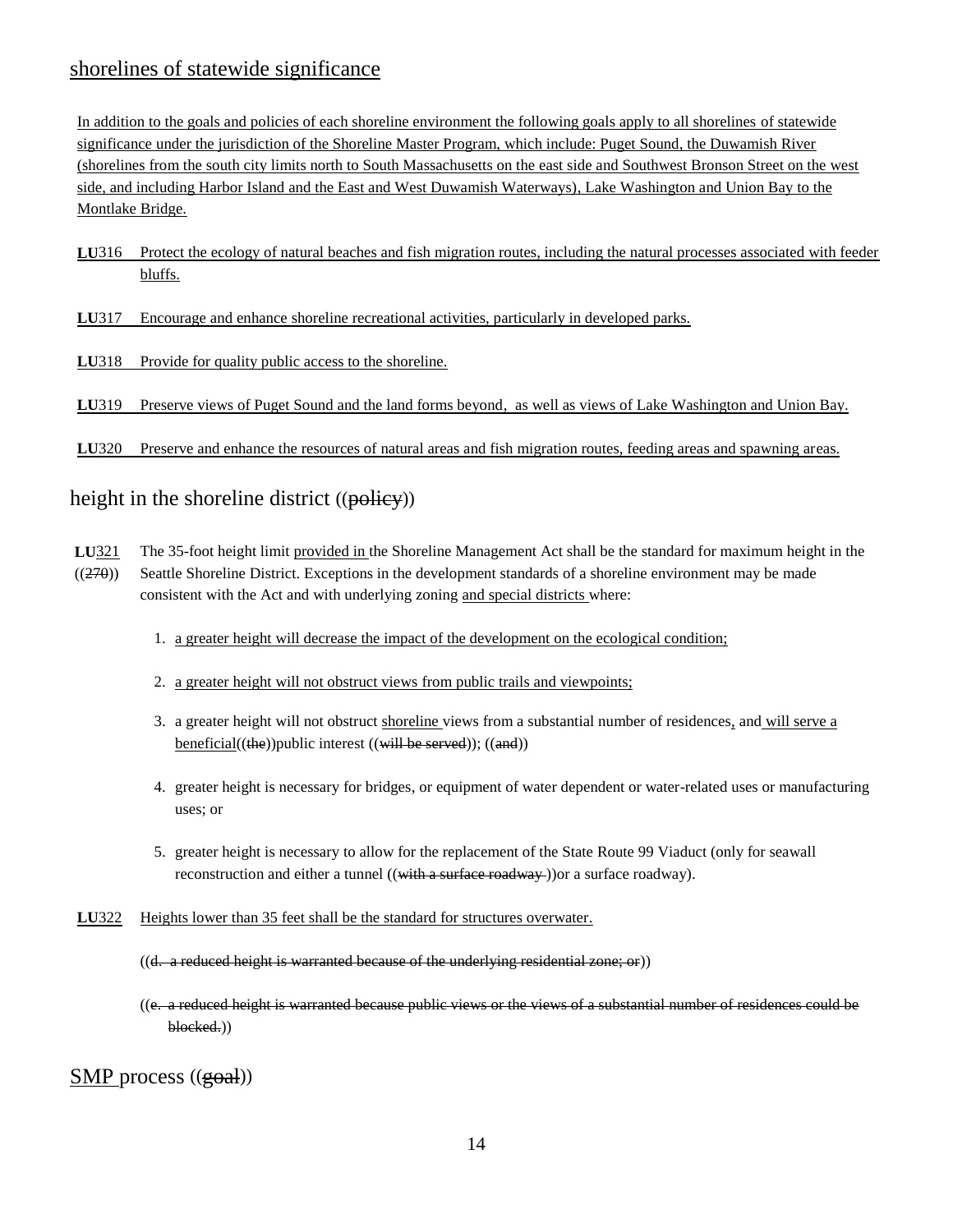**LU**G73 Continue shoreline planning by periodically updating the inventory, goals, policies and regulations to respond to ((59)) changing attitudes and conditions in Seattle"s shorelines.

#### ((process policy))

**LU**323 Conduct periodic assessments of the performance of and the need for change in the Shoreline Master Program.  $((266))$ 

### ((area objectives for Seattle"s shorelines goals

- **LU**G60 Recognize the unique opportunities in different areas of our shorelines to accommodate different types of waterdependent businesses and shoreline recreation, and to protect and enhance natural areas and views of the water.
- **LU**G61 Restore Lower Duwamish Watershed habitat while maintaining the urban industrial nature of the area, its neighborhoods and the importance of sustaining a healthy and diverse working waterfront and marine ecology.
- **LG**62 Strengthen the vitality of a functioning ecosystem within the Lower Duwamish Watershed by integrating projects into their surrounding environments, by supporting a diversity of habitats, and by strengthening connections between habitats throughout the Watershed.

## area objectives for Seattle's shorelines policies

- **LU**267 The Lower Duwamish Watershed Habitat Restoration Plan (December, 1996, as may be amended from time to time) should be considered by agencies when conducting planning or permitting activities within the watershed.
- **LU**268 It is the intent of the Area Objectives to indicate which of the Shoreline Areas Goals and Policies are to be met on each specific section of shoreline. The Management System for Appropriate Uses as required by the Shoreline Management Act shall consist of the Area Objectives for the diverse areas of Seattle's shorelines, the purposes of the shoreline environments, the shoreline environment designations, and the use regulations and development standards of the Land Use Code.
- **LU**269 The area objectives for Seattle Shorelines illustrated in Land Use Figure 1 are as follows:

#### **1. Area Objectives For Shorelines Of Statewide Significance**

- a. Puget Sound (Residential/ Recreational Areas)
	- (The Puget Sound area includes all of the shorelines on Puget Sound within the City limits, except the Shilshole area, Elliott Bay, the Harborfront and the Duwamish Waterways.)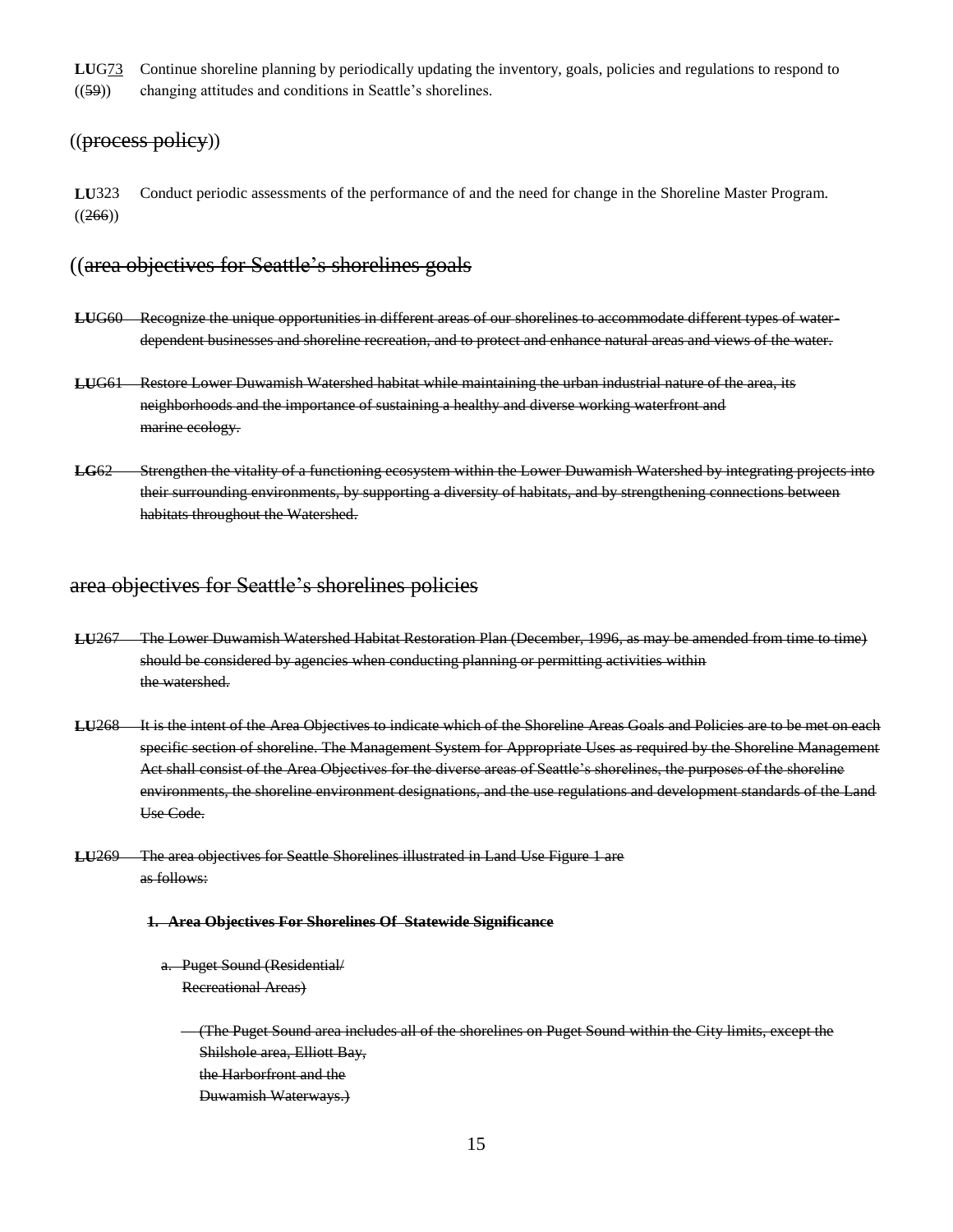- **•** Protect the fragile ecology of the natural beaches and fish migration routes.
- Encourage and enhance shoreline recreational activities, particularly in developed parks.
- **•** Provide for quality public access to the shoreline.
- **•** Preserve and enhance views of the water.
- Protect areas developed for residential use in a manner consistent with the Single-family and Multi-family Residential Area Policies.
- b. Elliott Bay
	- (The Elliott Bay area is all shoreline area from 24th Avenue West to SW Atlantic Street, except the Harborfront, Harbor Island and the Duwamish Waterways.)
		- Reserve waterfront lots for major port terminals, large water dependent and water related manufacturing and industrial facilities, and major water dependent recreational developments.
		- Choose shoreline environments that are appropriate for recreational and industrial uses based on water depth, amount of dry land, topography, and truck and rail access.
		- **•** Protect and enhance migratory fish routes and feeding areas.
- c. Harborfront (Central Waterfront)
- (The Harborfront area is the shoreline area from Bay Street on the north to S. Jackson Street on the south.)
	- Encourage economically viable marine uses to meet the needs of waterborne commerce.
	- Facilitate the revitalization of downtown's waterfront.
	- Provide opportunities for public access and recreational enjoyment of the shoreline.
	- Preserve and enhance elements of historic and cultural significance.
	- **•** Preserve views of Elliott Bay and the land forms beyond.
- d. The Duwamish
	- (The Duwamish area includes the Duwamish river from the south city limits north to South Massachusetts on the east side and Southwest Bronson Street on the west side, and including Harbor Island and the East and West Duwamish Waterways.)
	- Preserve the statewide interest by encouraging industrial and port uses in this area, where such uses are already concentrated, while also protecting migratory fish routes.
	- Protect Kellogg Island as an important natural resource for fish and wildlife habitat and the opportunity for the public to view those resources.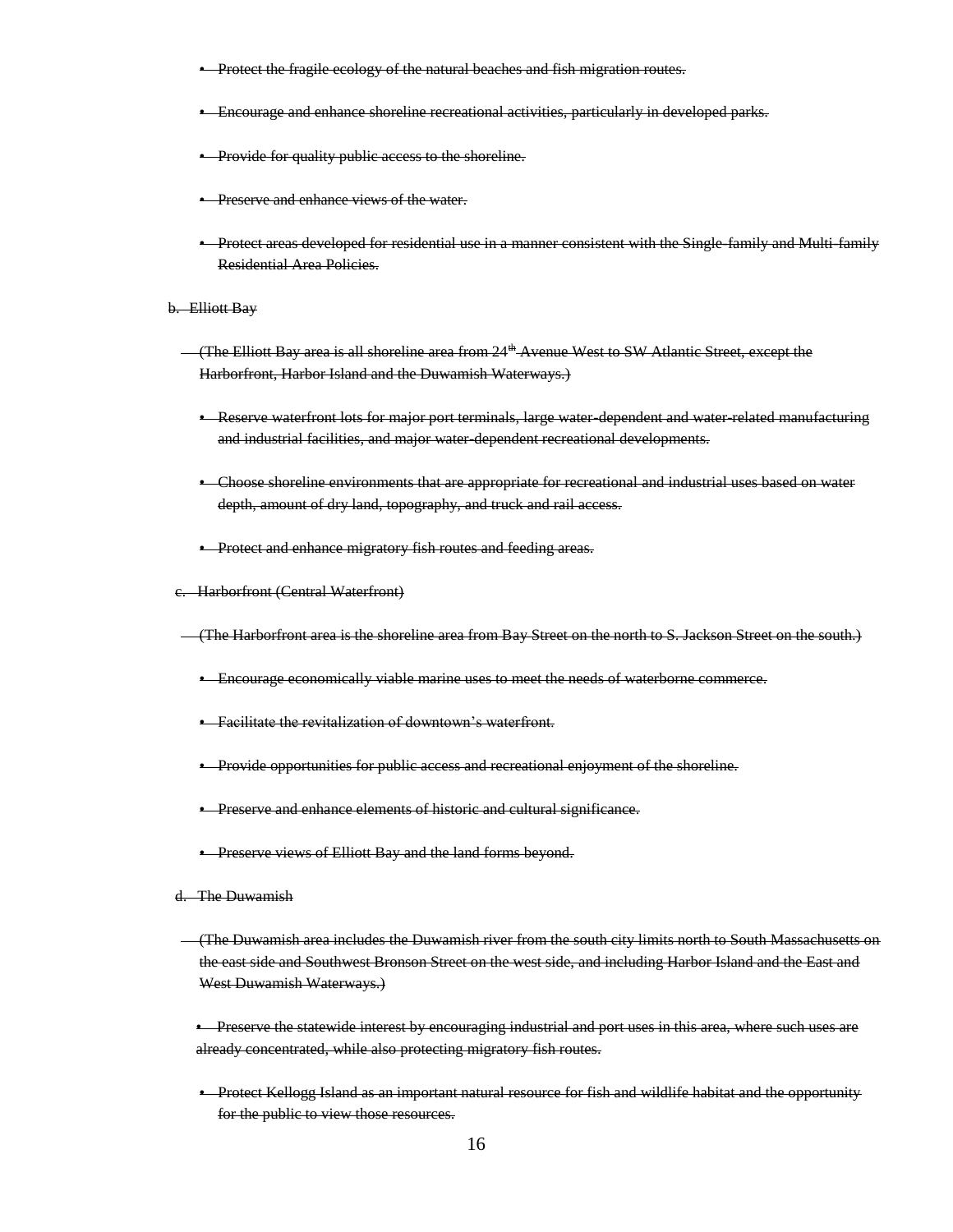- Work with appropriate government agencies and shoreline users to reduce the input of pollutants, restore contaminated areas and regulate disposal of dredge spoils.
- Increase public access and recreational opportunities through the Duwamish Public Access Plan.
- e. The Shilshole Area
- (The Shilshole area is the shoreline area from NW  $80<sup>th</sup>$ -Street on the north, to the Chittenden Locks.)
	- Retain the strong, water-dependent recreational character of the area. Water-dependent recreational uses and their supporting services are the preferred uses for this area.
	- **•** Permit non-water-dependent commercial uses when providing access to the water, protecting views and not usurping land usable for future water-dependent recreational uses.
	- On waterfront lots, new residential uses may be permitted when adjacent to existing residences. Protect the fish migration routes.
- f. Lake Washington and Union Bay
- (The Lake Washington area is the shoreline area on Lake Washington from the north to south city limits, including Union Bay, to the Montlake Bridge.)
	- **•** Preserve the resources of natural areas and fish migration, feeding areas and spawning areas.
	- Provide quality public access to the shoreline by encouraging and enhancing shoreline recreational activities, particularly in developed parks.
	- Preserve and enhance views of the water.
	- Protect developed residential and commercial areas in a manner consistent with adopted land use policies.
- Union Bay:
	- **•** Protect fragile natural environments.
	- **•** Provide opportunities for the public to enjoy the natural environment.

#### **2. Area Objectives For Other Shoreline Areas**

- a. The Ship Canal
	- (The Ship Canal area includes the Lake Washington Ship Canal from the Chittenden Locks to the Fremont Bridge.)
		- Retain and encourage the important role that the Ship Canal plays in state, regional and local fisheries by reserving the Ship Canal primarily for water-dependent and water-related uses. Non-water-dependent uses shall be restricted, prohibited or allowed only on a limited basis by the selection of shoreline environments that favor water dependent uses.